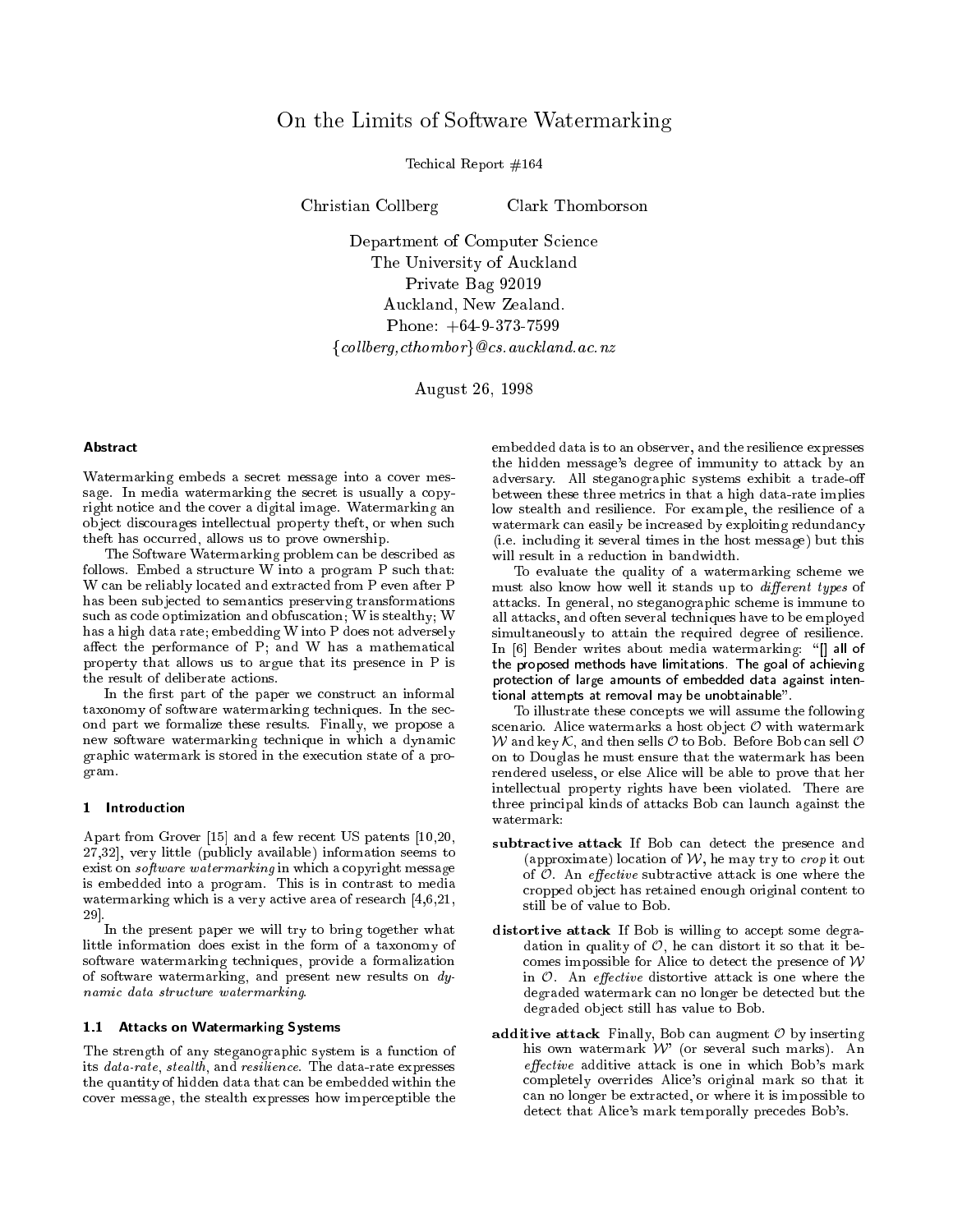Alice might, in some cases, be able to tamperproof her object against attacks from Bob. Tamper-proofing is any technique used by Alice specically to render de-watermarking attacks ineffective. Figure 1 (a) illustrates these attacks and counter-measures.

Most media watermarking schemes seem vulnerable to attack by distortion. For example, image transforms (such as cropping and lossy compression) will distort the image enough to render many watermarks unrecoverable [4,29].

### 1.2 Attacks on Fingerprinting Systems

Fingerprinting is similar to watermarking, except a dierent watermark is embedded in every cover message. This may allow us to not only detect that theft has occurred, but also to trace the copyright violator. Fingerprinting objects make them vulnerable to collusion attacks. As shown in Figure 1 (b), an adversary might attempt to gain access to several fingerprinted copies of an object, compare them to determine the location of the fingerprints, and, as a result, be able to reconstruct the original object.

### 1.3 Software Watermarking

Our interest is the watermarking and fingerprinting of software. Although much has been written about protection against software piracy  $[2,17-19,25,26,33]$ , software watermarking is an area that has received very little attention. This is unfortunate since software piracy is estimated to be a 15 billion dollar per year business [3,23,24,34].

The choice of software watermarking technique will depend in part on the kind of object code we want to protect. In this paper we will assume that Alice's object  $\mathcal O$  is an application distributed to Bob as a collection of Java class files. As we shall see, watermarking Java class files is at the same time easier and harder than watermarking stripped native object code. It is *harder* because class files are simple for an adversary to decompile [31] and analyze. It is easier because Java's strong typing allows us to rely on the integrity of heap-allocated data structures.

In order to be able to watermark her code there are several questions Alice has to answer:

- In what kind of language structure should the watermark be embedded?
- How do we locate a suitable place within the application where we can store the watermark?
- How do we extract the watermark and prove that it is ours?
- How do we prevent Bob from removing or distorting the watermark?
- How do we prevent Bob from adding his own watermark?

The purpose of this paper is to examine these questions in detail and to survey the watermarking techniques available to Alice and the de-watermarking techniques available to Bob.

In particular, we will show that software watermarks are vulnerable to distortive attacks by semantics preserving transformations. Some simple watermarks that are stored in the code section of an executable can be destroyed by common optimizing transformations. Obfuscating transformations such as presented in  $[7-9]$ , will, at some time/space

penalty, effectively destroy most any kind of program structure. As a consequence, any software watermarking technique must be evaluated with respect to its resilience to attack from optimizing and obfuscating transformations.

The rest of the paper is structured as follows. In Chapter 2 we discuss static watermarking, in which marks are stored directly into the data or code sections of a binary executable or class file. In Chapter 3 we turn to dynamic watermarking, in which marks are stored in the run-time structures of a program. In Chapter 4 we construct a formal model of software watermarking. In Chapter 5 we present a new dynamic watermarking method that encodes watermarks in dynamic linked data structures. We show that this method, when properly tamperproofed, is resilient against many types of de-watermarking attacks. In Chapter 6 we summarize our results.

#### $2^{\circ}$ **Static Software Watermarking**

Static watermarks are stored in the application executable itself. In a Unix environment this is typically within the initalized data section (where static strings are stored), the text section (executable code), or the symbol section (debugging information) of the executable. In the case of Java, information could be hidden in any of the many sections of the class file format: constant pool table, method table, line number table, etc.

In our software watermark taxonomy we will distinguish between two basic types of static watermarks (see Figure 2): code watermarks which are stored in the section of the executable that contains instructions, and data watermarks which are stored in any other section, including headers, string sections, debugging information sections, etc.



Figure 2: Static watermarks. In  $\mathbb D$  Alice embeds a watermark in the initialized data (string) section of her program. In 2 the watermark is embedded in the text (code) section of the program.

#### 2.1 Static Data Watermarks

Data watermarks (Figure 2  $\circled{1}$ ) are very common since they are easy to construct and recognize. For example, the JPEG group's copyright notice can be easily extracted from the Netscape binary:

```
> strings /usr/local/bin/netscape | \
    grep -i copyright
Copyright (C) 1995, Thomas G. Lane
```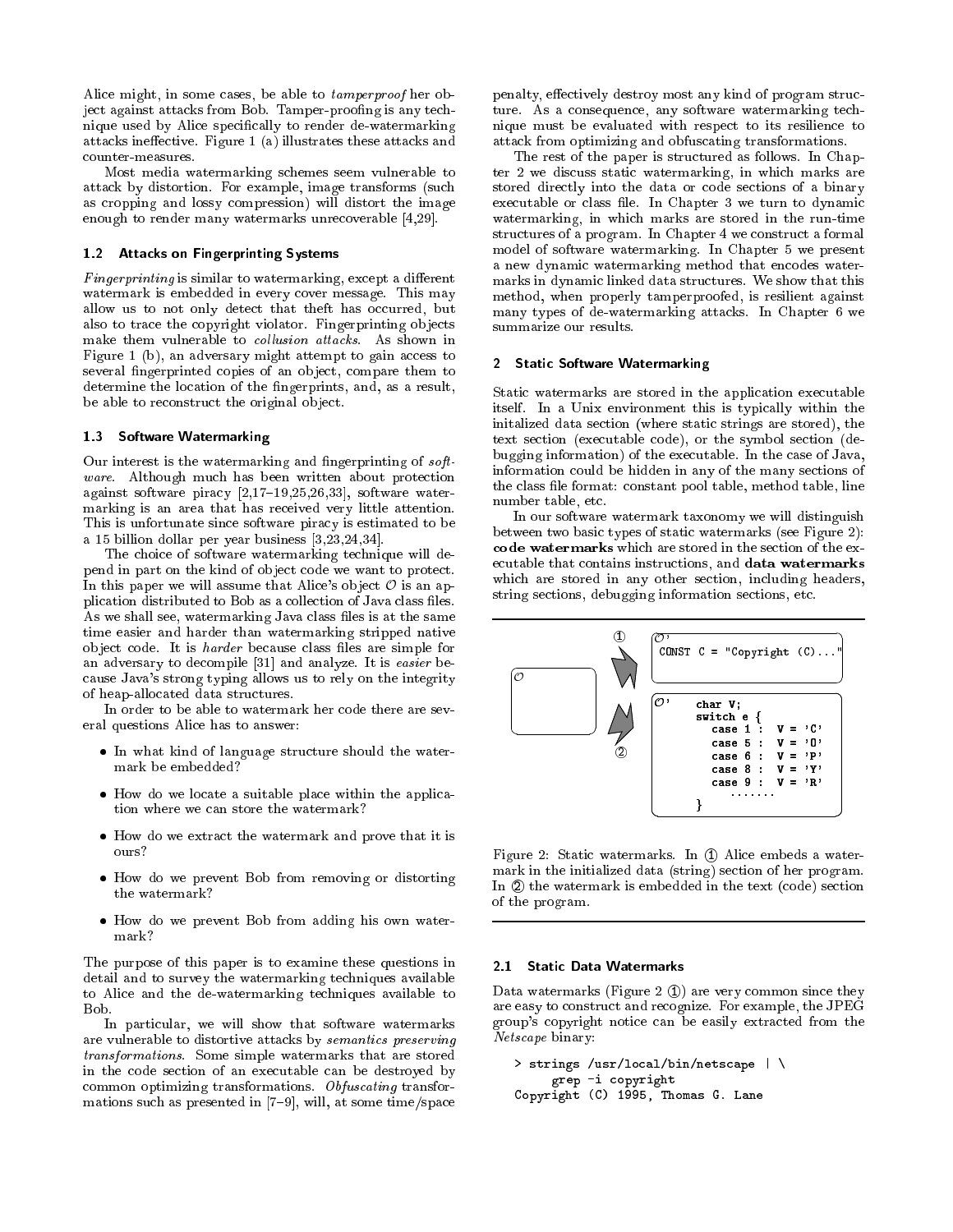

Figure 1: (a) shows attacks on watermarks and counter-measures against such attacks. At  $\mathbb D$  Alice adds a watermark  $\mathcal W$ using key K to her object O to make O'. At  $\mathcal D$  Bob steals a copy of O' and Charles extracts the watermark using the key K to show that  $O'$  is owned by Alice.  $\circledS$  shows an effective subtractive attack, where Bob successfully removes W from  $O$ .  $\circledA$ shows an effective additive attack, where Bob adds new watermarks  $W_1$  and  $W_2$  to make it hard for Charles to prove that W is Alice's original watermark. At  $\circledast$  shows an effective distortive attack, where Bob transforms  $\mathcal{O}'$  (and  $\mathcal{W}$ ) to make it difficult for Charles to detect or extract  $W$ . At  $\circledcirc$  Charles attempts to extract the watermark from the distorted object, and either fails completely or gets a distorted watermark. At  $\mathcal D$  Alice adds tamperproofing  $\mathcal T$  to  $\mathcal O$ .  $\circledS$  shows an ineffective subtractive attack, where Bob tries to remove W from  $\mathcal{O}'$ , but, due to the tamper-proofing,  $\mathcal{O}''$  is rendered useless. (b) shows collusive attacks on fingerprints. At  $\oplus$  Alice creates several versions of her object  $\mathcal{O}$ , each with a different fingerprint (serial-number)  $\mathcal F$ . At  $\mathcal Q$  Bob steals three copies of  $\mathcal O$  and by comparing them is able to extract the original object, minus the fingerprint.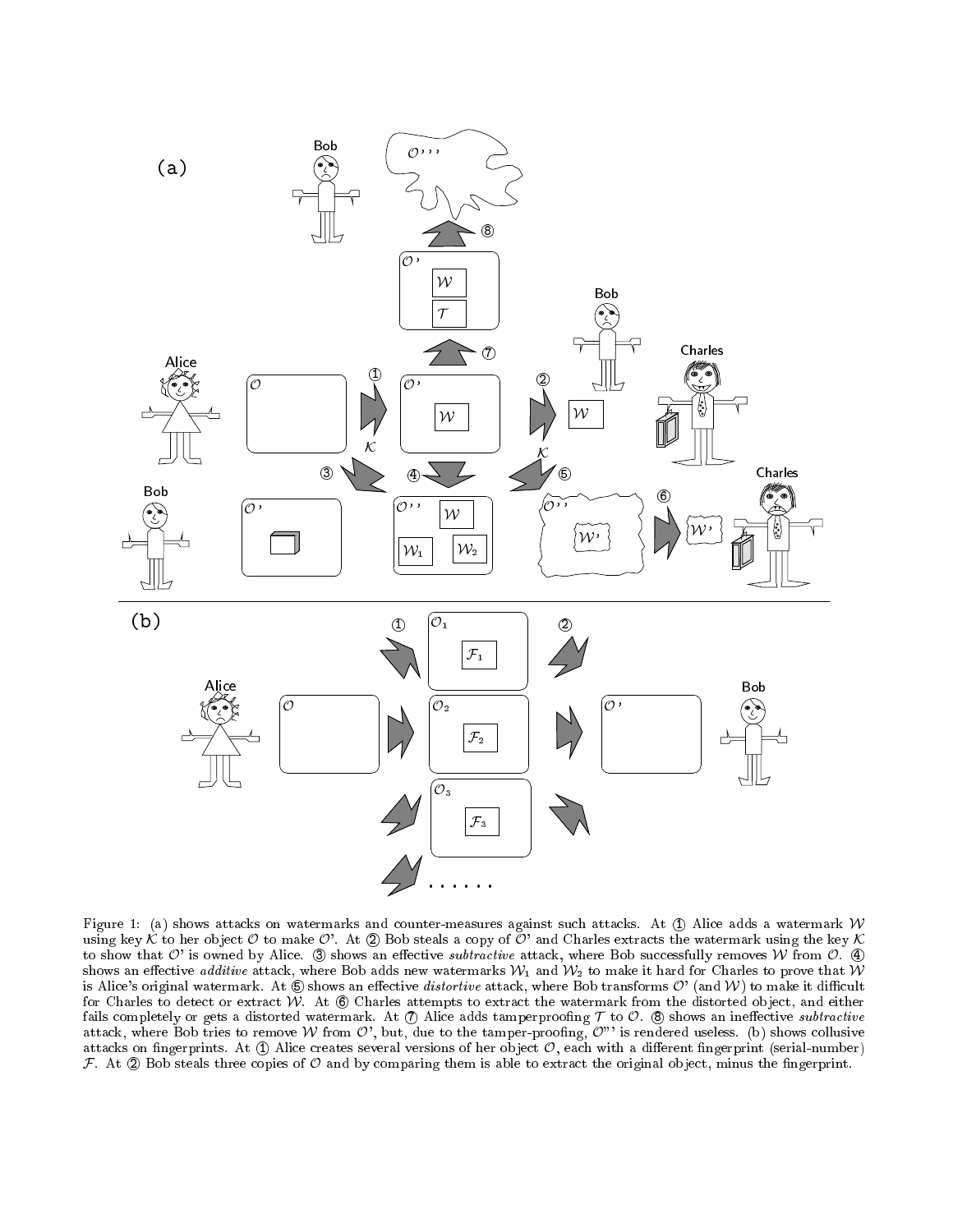Moskowitz [27] describes a data watermarking method in which the watermark is embedded in an image (or other digital media such as audio or video) using one of the many media watermarking algorithms. This image is then stored in the static data section of the program.

Unfortunately, static data watermarks are highly susceptible to distortive attacks by obfuscation. In the simplest case, an automatic obfuscator might break up all strings (and other static data) into substrings which are then scattered over the executable. This makes watermark recognition nearly impossible.

An even more sophisticated de-watermarking attack is to convert all static data into <sup>a</sup> program that produces the data [8], as shown in Figure 3.

#### $2.2$ Code Watermarks

Media watermarks are commonly embedded in redundant bits, bits which we cannot detect due to the imperfection of our human perception. Code watermarks can be constructed in a similar way, since object code also contains redundant information. For example, if there are no data or control dependencies between two adjacent statements  $S_1; S_2$ , they can be ipped in either order. A watermarking bit could then be encoded in whether  $S_1; S_2$  are in lexicographic order or not (Figure 4  $\mathcal{D}$ ).

There are many variations of this technique. When litigating against software pirates who had copied their PC-AT ROM, IBM [12] argued that the order in which registers were pushed and popped constituted a signature of their software. Similarly, by reordering the branches of an  $m$ -branch casestatement we can encode  $\log_2(m!) \approx \log_2(\sqrt{2\pi m} (m/e)^m) =$  $\mathcal{O}(m \log m)$  watermarking bits (Figure 4  $\circled{2}$ ).

1 S2 S3 S4 S1 S4 S3 S2 S1 S3 S4 S1 S2 S1 S2 S3 ) S4 2 gcase <sup>2</sup> : S2 <sup>|</sup> case <sup>1</sup> : S1 <sup>|</sup> case <sup>3</sup> : S3 <sup>|</sup> case e of <sup>f</sup> case e of <sup>f</sup> ) case <sup>1</sup> : S1 <sup>|</sup> gcase <sup>2</sup> : S2 <sup>|</sup> case <sup>3</sup> : S3 <sup>|</sup>

Figure 4: In  $\odot$  four statements are reordered subject to data- and control-dependency constraints. In 2 we show one possible reordering of three switch-statement cases.

Davidson [10] describes a similar code watermark 5 in which a software serial number is encoded in the basic block sequence of a program's control flow graphs.

Many code watermarks are susceptible to simple distortive de-watermarking attacks. For example, Davidson's [10] method is easily destroyed by many localityimproving optimizations, such as described in Davidson [11]. This method also provides no protection against additive attacks; if we reorganize the basic block structure to encode our own watermark it is clear the original watermark can no longer be retrieved.

Many code obfuscation techniques [8,9] will also successfully thwart the recognition of code watermarks. For example, it is easy to destroy the apparent flow-of-control of a



Figure 5: Encoding a signature into the control flow graph of a procedure [10]. Many simple optimizing transformations (inlining, outlining, etc.) will destroy the signature.

routine by inserting bogus predicated branches which break up basic blocks (see Figure 6).



Figure 6: Splitting a basic block consisting of two statements  $\mathbf{A}$  by inserting bogus predicates. In the example and example and example and example and example and example and example and example and example and example and example and example and example and example and exampl opaque predicate  $y^2 - 1 \neq x^2$  is inserted. This particular predicate is always true although this is difficult to work out statically.

#### 2.3 Tamperproofing Static Watermarks

Our experience with obfuscation tells us that all static structures of a program can be successfully scrambled by obfus-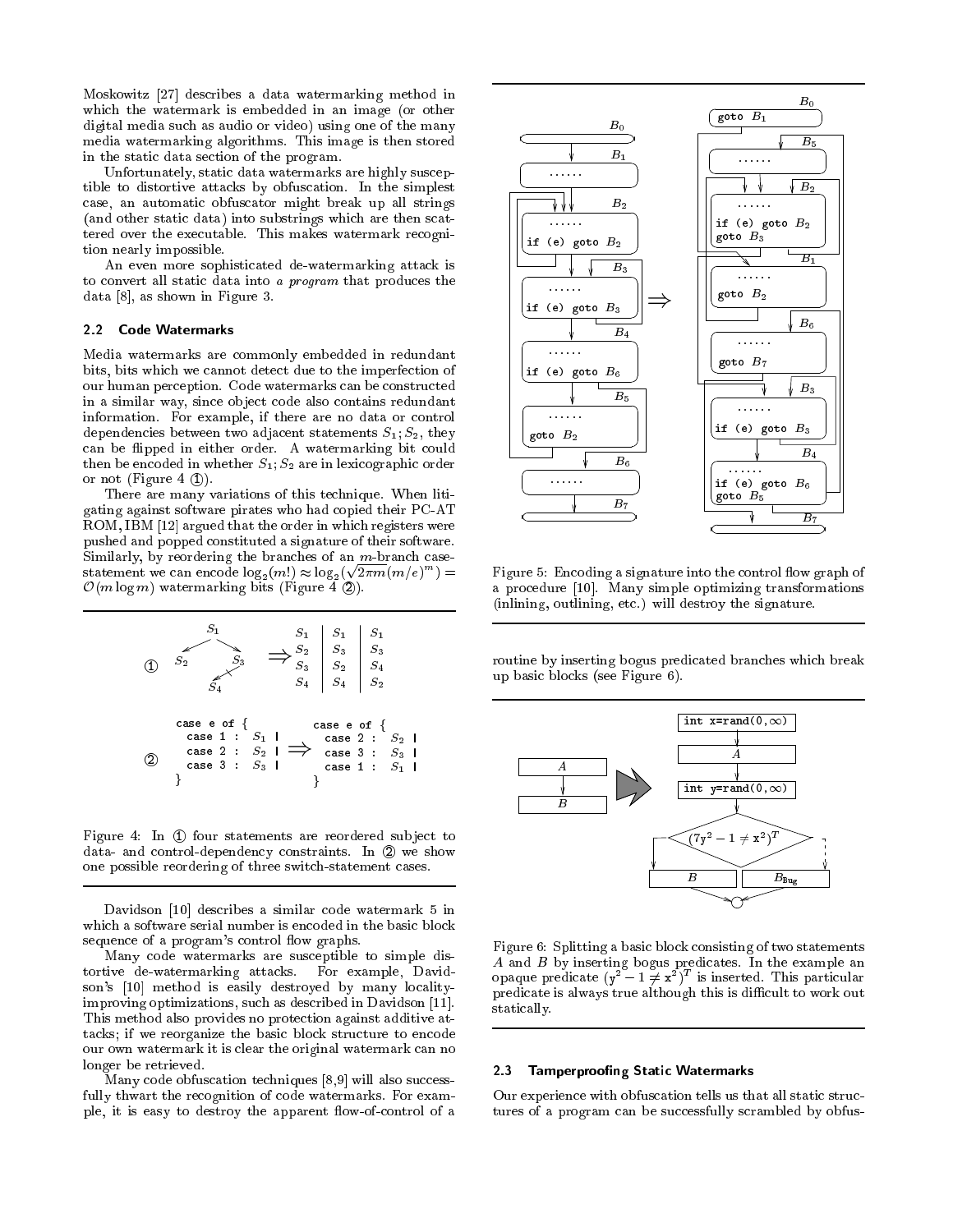static String G (int n) <sup>f</sup> int i=0; main() <sup>f</sup> int k; String S1,S2,S3,S4; char[] S = new char[20]; S1 = "AAA"; )T while (true) <sup>f</sup> L1: if (n==1) fS[i++]='A'; k=0; goto L6g; S2 = "BAAA"; L2: if (n==2) fS[i++]='B'; k=-2; goto L6g; S3 = "CCB"; L3: if (n==3) fS[i++]='C'; goto L9g; S4 = "CCB"; L4: if (n==4) fS[i++]='X'; goto L9g; gL5: if (n==5) fS[i++]='C'; goto L11g; +T if (n>12) goto L1; L6: if (k++<=2) fS[i++]='A'; goto L6<sup>g</sup> main() <sup>f</sup> else goto L8; String S1,S2,S3,S4,S5; L8: return String.valueOf(S); S1 = G(1); L9: S[i++]='C'; goto L10; S2 = G(2); L10: S[i++]='B'; goto L8; S3 = G(3); L11: S[i++]='C'; goto L12; S4 = G(5); L12: goto L10; ggg

Figure 3: De-watermarking static data watermarks. To obfuscate the static strings "AAA", "BAAAA", and "CCB" we construct a function G which produces the values  $G(1)=^{\mathsf{u}}AAA^{\mathsf{u}}$ ,  $G(2)=^{\mathsf{u}}BAAAA^{\mathsf{u}}$ ,  $G(3)=G(5)=^{\mathsf{u}}CCB^{\mathsf{u}}$ , and  $G(4)=^{\mathsf{u}}XCB^{\mathsf{u}}$ .

cating transformations. And, in cases where obfuscation is deemed too expensive, inlining and outlining [8], various forms of loop transformations [5] and code motion are all well-known optimization techniques that will easily destroy static code watermarks.

A further complication is that it is very difficult to tamperproof code watermarks against these types of semantics-preserving transformations. This is particularly true in Java, since, for security reasons, Java programs are not able to inspect their own code. Hence, we cannot write  $\lceil$ if (instruction #99 != "add") die() $\lceil$ . Even in languages like C where this is possible, such code would be highly unusual (since it examines the code rather than the data segment of the executing program) and unstealthy.

As a result, in spite of their simplicity and popularity, we believe static watermarks to be inherently flawed.

#### 3 Dynamic Software Watermarking

As we have seen, static watermarks suffer from being easily attacked by semantics-preserving transformations. We therefore now turn to *dynamic* watermarks which have received even less attention than static ones. Dynamic watermarks are stored in a program's execution state, rather than in the program code itself. As we shall see, this makes (some of) them easier to tamperproof against obfuscating transformations.

There are three kinds of dynamic watermarks. In each case, the application  $\mathcal O$  is run with a predetermined input sequence  $\mathcal{I}=\mathcal{I}_1\cdots\mathcal{I}_k$  which makes the application enter a state which represents the watermark. The methods differ in which part of the program state the watermark is stored, and in the way it is extracted.

In our taxonomy we will distinguish between three dynamic watermarking techniques (see Figure 7): Data Structure Watermark, Execution Trace Watermark, and Easter Egg Watermark. While Easter Egg watermarks are very popular [28], there seems to be no published accounts of data structure or execution trace watermarks.

#### 3.1 Easter Egg Watermark

Figure 7 ① shows a watermark encoded in an Easter Egg, a piece of code that gets activated for a highly unusual input to the application. The defining characteristic of an Easter Egg watermark is that it performs some action that is immediately perceptible by the user, making watermark extraction trivial. Typically, the code will display a copyright message or an unexpected image on the screen. For example, entering the URL  $\sqrt{a}$ bout:mozilla<sup> $\sqrt{a}$ </sup> in Netscape 4.0 will make a fire-breathing creature appear  $[28]$ .

The main problem with Easter Egg watermarks is that they seem to be easy to locate. There are even several website repositories of such watermarks. Unless the effects of the Easter Egg are really subtle (in which case it will be hard to argue that they indeed constitute a watermark and are not the consequence of bugs or random programmer choices), it is often immediately clear when a watermark has been found. Once the right input sequence has been discovered, standard debugging techniques will allow us to trace the location of the watermark in the executable and then remove or disable it completely.

#### 3.2 Dynamic Data Structure Watermark

Figure 7  $\circled{2}$  shows a watermark being embedded within the state (global, heap, and stack data, etc.) of a program  $\mathcal O$  as it is being run with a particular input  $I$ . The watermark is extracted by examining the current values held in  $\mathcal{O}'$ 's variables, after the end of the input sequence has been reached. This can be done using either a dedicated watermark extraction routine which is linked in with the executing program, or by running the program under a debugger.

Data structure watermarks have some nice properties. In particular, since no output is ever produced it is not immediately evident to an adversary when the special input sequence  $\mathcal I$  has been entered. This is in contrast to Easter Egg watermarks, where, at least in theory, it would be possible to generate input sequences at random and wait for some "unexpected" output to be produced. Furthermore,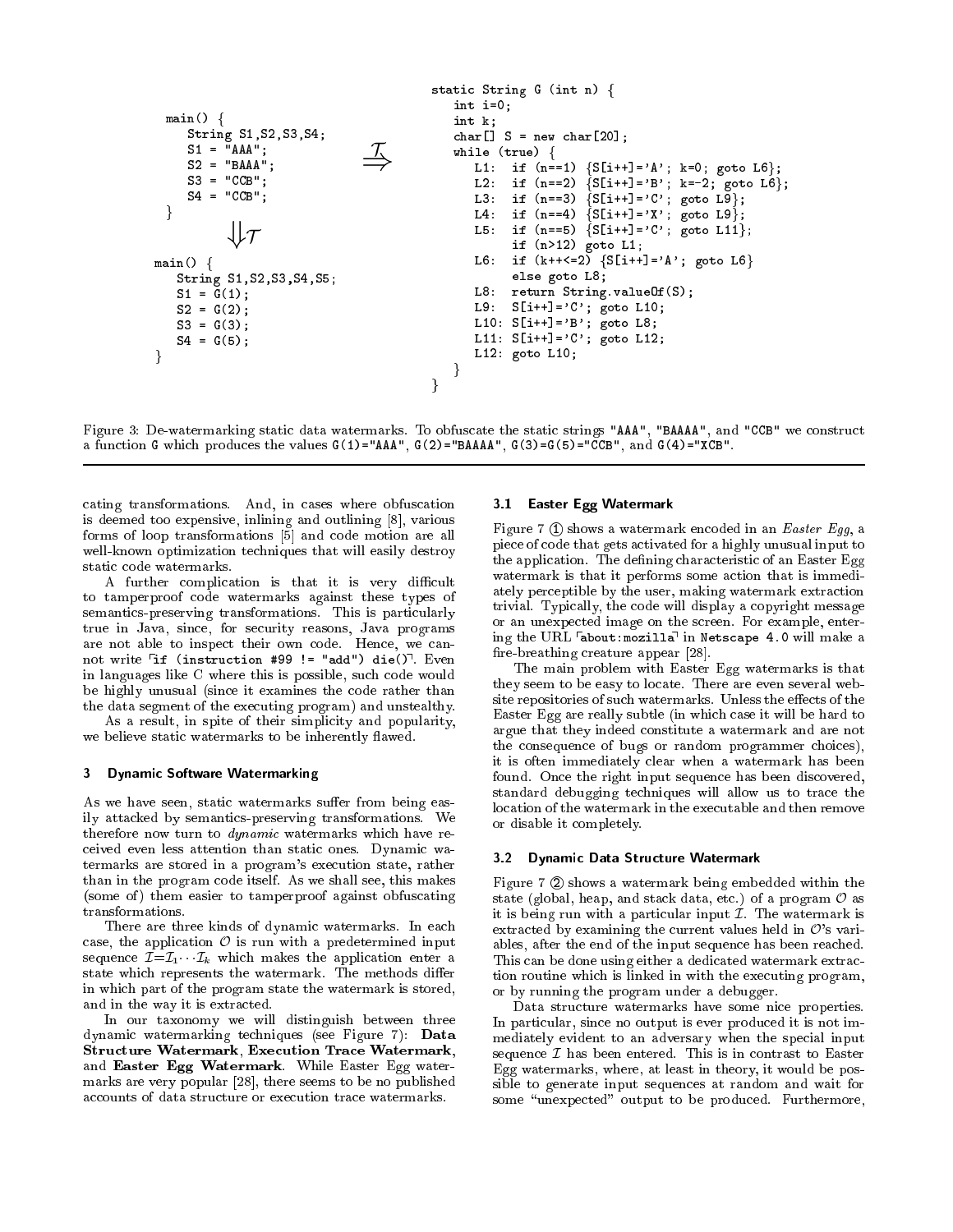

Figure 7: In ① the watermark is embedded in the unexpected behavior (an "Easter Egg") of the program when it is run with input  $\mathcal I$ . In  $\mathcal Q$  the watermark gets embedded in a global variable V when the program is run with input  $\mathcal I$ . In  $\mathcal Q$  the watermark is embedded in the execution trace when the program is run with input  $\mathcal{I}$ .

since the recognition routine is not shipped within the application (it is linked in during watermark extraction), there is little information in the executable itself as to where the watermark may be located.

Unfortunately, data structure watermarks are also susceptible to attacks by obfuscation. Several obfuscating transformations have been devised wich will effectively destroy the dynamic state and make watermark recognition impossible. For example, in [8] we show how one variable can be split into several variables (Figure 8) and how several variables can be merged into one (Figure 9). Other transformations will merge or split arrays, modify the inheritance hierarchy of an object oriented program, etc.

### 3.3 Dynamic Execution Trace Watermark

In Figure 7 3 a watermark is embedded within the trace (either instructions or addresses, or both) of the program as it is being run with a particular input  $\mathcal I$ . The watermark is extracted by monitoring some (possibly statistical) property of the address trace and/or the sequence of operators executed.

Many of the same transformations that can be used to obfuscate code will also effectively obfuscate an instruction trace. Figure 10 shows another, more potent, transformation. The idea is to convert a section of code (Java bytecode in our case) into a  $differential$  machine code. The new code is then executed by a virtual machine interpreter included with the obfuscated application. The execution trace of the new virtual machine running the obfuscated program will be completely different from that of the original program. In most cases this will not be a practical attack because of the extra overhead of interpretation.

#### 4 A Formal Model of Watermarking 4

In the next section we will build construct new techniques which are resilient to a variety of de-watermarking attacks.

Before we do so we will formalize our notion of a watermark and what it means to recognize a watermark in a program.

In order to be able to legally argue ownership of a watermarked program, we must be able to show that our recognition of the watermark is not a chance occurrence:

Definition <sup>1</sup> (Software Watermark) Let <sup>W</sup> be a set of mathematical structures, and p a predicate such that  $\forall w \in$  $W : p(w)$ . We choose p and W such that the probability of  $p(x)$  for a random  $x \notin \mathbb{W}$  is small.  $\Box$ 

As we have seen, watermarks can be embedded both in the program text and in the state of the program as it is run with a particular set of inputs. Furthermore, attacks can be launched both on the program text and the state.

Definition <sup>2</sup> (Programs) Let <sup>P</sup> be the set of programs.  $P_w$  is an embedding of a watermark  $w \in \mathbb{W}$  into  $P \in \mathbb{P}$ .

Let  $\text{dom}(P)$  be the set of input sequences accepted by  $P$ . Let out $(P, I)$  be the output of P on input I.

Let  $S(P, I)$  be the internal state of program P after having processed input I. Let  $|S(P, I)|$  be the size of this state, in accessible words. <sup>2</sup>  $\Box$ 

A program transformation is semantics preserving if it preserves input-output behavior. It is state preserving if internal state is preserved.

Definition <sup>3</sup> (Program Transformations) Let <sup>T</sup> be the set of transformations from programs to programs.

 $\mathbb{T}_{sem} \subset \mathbb{T}$  is the set of *semantics preserving* transformations:

$$
\mathbb{T}_{\mathrm{sem}} = \{t : \mathbb{T} \quad | \quad P \in \mathbb{P}, I \in \text{dom}(P), \\ \text{dom}(P) = \text{dom}(t(P)), \\ \text{out}(P, I) = \text{out}(t(P), I)\}.
$$

Similarly,  $T_{stat} \subset T$  is the set of *state preserving* transformations:

$$
\mathbb{T}_{\text{stat}} = \{ t : \mathbb{T} \quad | \quad P \in \mathbb{P}, I \in \text{dom}(P), \\ S(P, I) = S(t(P), I) \}.
$$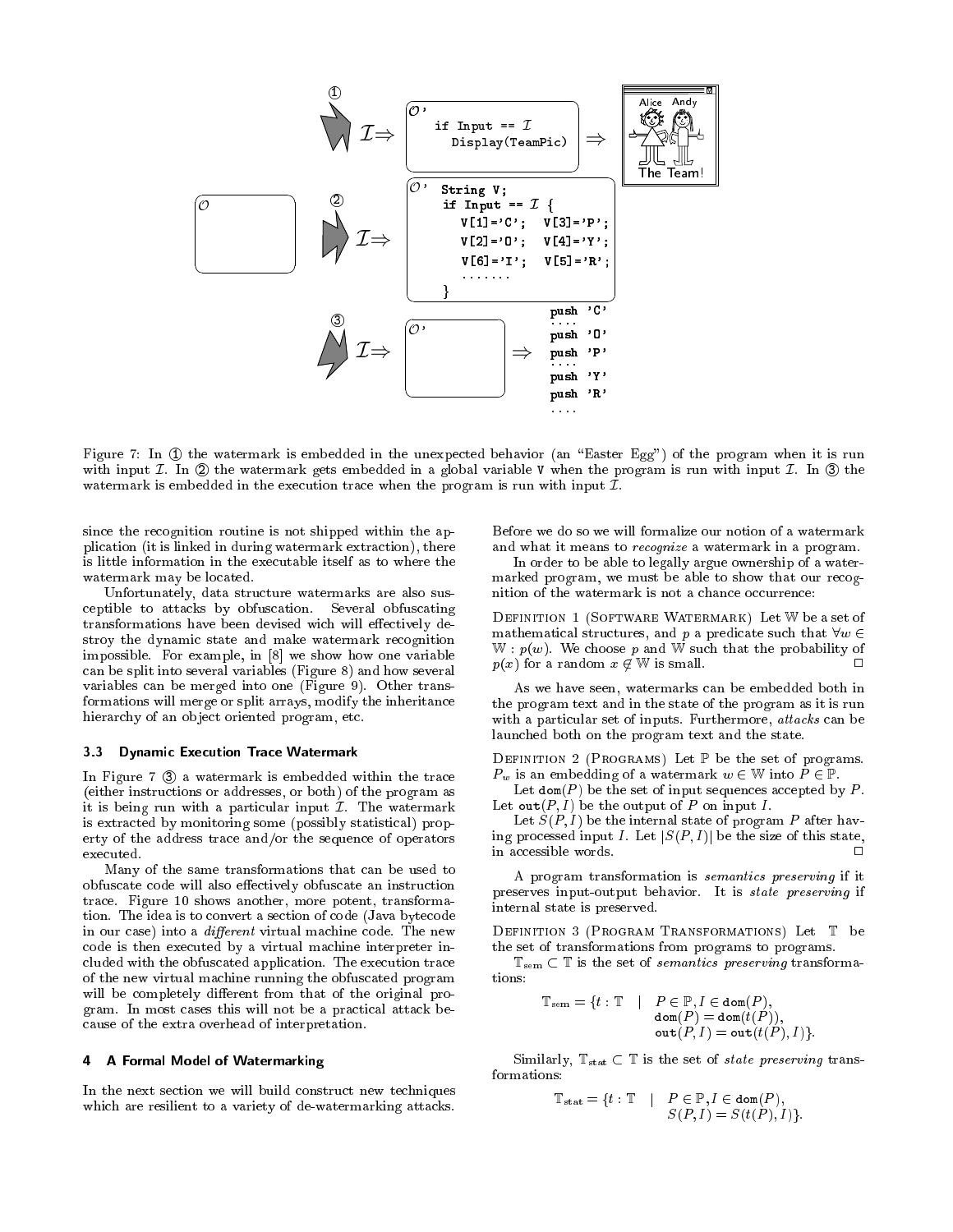

Figure 8: Variable splitting example. We show one possible choice of representation for split boolean variables. The table indicates that boolean variable V has been split into two short integer variables p and q. If  $p = q = 0$  or  $p = q = 1$  then V is False, otherwise,  $V$  is True. Given this new representation, we devise substitutions for the built-in boolean operations. In the example, we provide a run-time lookup table for each operator. Given two boolean variables  $V_1 = [p, q]$  and  $V_2 = [r, s]$ ,  $\nabla_1 \& V_2$  is computed as  $\text{FAND}[2p + q, 2r + s]$ .

 $Z(X + r, Y)$  $= Z(X, Y) + r$ <sup>32</sup>  $Z(X, Y + r)$  $=$ <sup>32</sup>  $(Y + r) + \lambda = \lambda(X, Y) + r \lambda Z^{-1}$  $Z(X \cdot r, Y)$  $= Z(X,Y) + (r - 1) \cdot X$ <sup>32</sup>  $= 2^{32} \cdot Y \cdot r + X$  $Z(X, Y \cdot r)$  $Y \cdot r + X = Z(X, Y) + (r - 1) Z^{-1} Y$ (1) int X=45; (1') long Z=167759086119551045; int Y=95;  $(2)$  X += 5;  $(2')$  Z += 5;  $\Rightarrow$  $(3)$  Y += 11;  $(3')$  Z += 47244640256;  $(4)$  X  $* = c$ ;  $(4')$  Z +=  $(c-1)*(Z & 4294967295)$ ; (5) Y \*= d; (5') Z += (d-1)\*(Z & 18446744069414584320);

Figure 9: Merging two 32-bit variables X and Y into one 64-bit variable Z. Y occupies the top 32 bits of Z, X the bottom 32 bits. If the actual range of either X or Y can be deduced from the program, less intuitive merges could be used. First we give rules for addition and multiplication with X and Y, then show some simple examples.

```
int Sum(int A[]) {
  int i, sum=0;
  int n=A.length;
 for (i=0; i \le n; i++)sum += A[i];
  return sum;
\}\Rightarrowint Sum(int A[]) {
                                  int sum=0, i=0, pc=0;
                                  int s[]=new int[5], sp=-1;
                                  loop: while (true)
                                    switch("fcgabced".charAt(pc)) {
                                      case 'a': sum += s[sp--]; pc++; break;
                                      case 'b': i++; pc++; break;
                                      case 'c': s[+s] = i; pc++; break;
                                      case 'd': if (s[sp--] > s[sp--]) pc -= 6;
                                                  else break loop; break;
                                      case 'e': s[++sp] = A.length; pc++; break;
                                      case 'f': pc += 5; break;
                                      case 'g': s[sp] = A[s[sp]]; pc++; break;
                                    <sub>}</sub>
                                  return sum;
                                g
```
Figure 10: The Java method Sum on the left is obfuscated by translating it into the bytecode "fcgabced". This code is then executed by a stack-based interpreter specialized to handle this particular virtual machine code. This technique is similar to Proebsting's superoperators [30].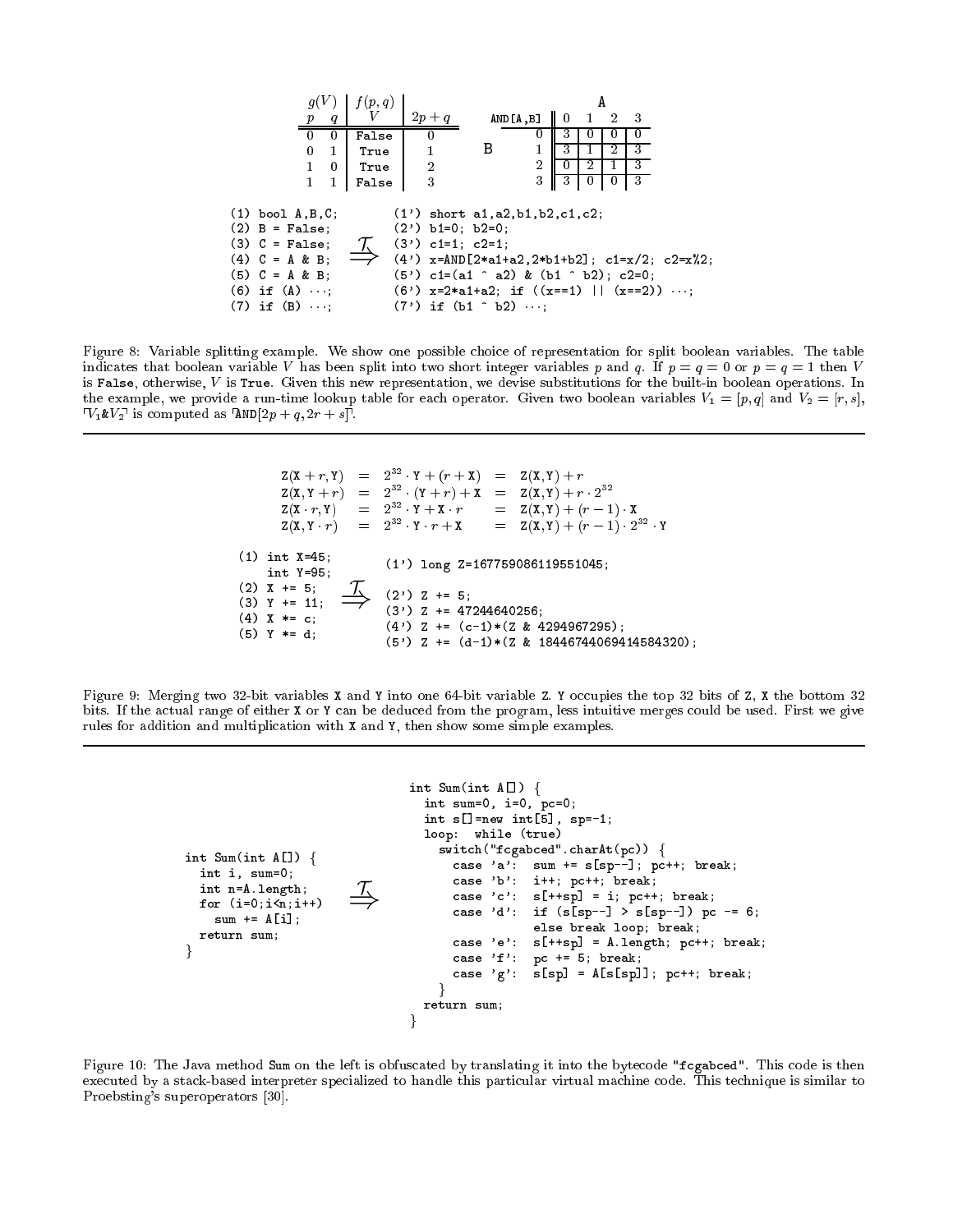$\Box$ 

In [29] Peticolas writes: "the problem [with watermarking] is not so much inserting the marks as recognizing them afterwards". Hence, watermark recognition is defined with respect to the set of transformations under which the watermark can be extracted:

Definition <sup>4</sup> (Watermark Recognizer)  $\mathcal{R}_T(P_w, S(P_w, I))$  is a recognizer of  $w \in \mathbb{W}$  in  $P_w \in \mathbb{P}$ with input I wrt a set of transformations  $T \subset \mathbb{T}$ , if,

$$
\forall t \in T : p(\mathcal{R}(t(P_w), S(P_w, I))) = p(w)
$$

 $\Box$ 

This notation allows us to define several useful recognizers:

- $R$ ;  $\mathbf{v}$  )  $\mathbf{v}$  ) is the triangle trivial recognizer that can not can be called that can not can be called that  $\mathbf{v}$ extract w if any transformations have been performed on  $P_w$ .
- $R$  , and  $R$  is a static recognizer that can only examine that  $\mathcal{S}$ the text of  $P_w$ , not its execution state.
- $\mathcal{L}$  (, ), such that  $\mathcal{L}$  is a pure dynamic recognizer that can can only examine the execution state of  $P_w$ , not its text.
- $R\cdot\text{F}$  is seminor when  $R\cdot\text{F}$  is a strong recognizer that is re-re-re-reference that is resilient to any semantics preserving transformation.

Certain types of watermarks are vulnerable to attack by statistical analysis. If the static or dynamic instruction mix of  $P_w$  is radically different from what one would expect from a program of  $P_w$ 's type, we may suspect that the watermark might be hidden in the more frequently occurring instruc-

Definition <sup>5</sup> (Watermark Stealth) A watermark w is statical ly stealthy for program P wrt statistical measure M, if  $M(P) - M(P_w)$  is insignificant.

Similarly, a watermark w is dynamically steadily if 
$$
M(S(P, I)) - M(S(P_w, I))
$$
 is insignificant.

It is essential that the watermark encodes as much information as possible, while at the same time not increasing the size of the program text or the working set size of the executing program.

Definition <sup>6</sup> (Watermark Coding Efficiency)

 $H(w) = \log_2 |\mathbb{W}|$  is the entropy of w, in bits, when w is drawn with uniform probability from W.

Let |P|,  $P \in \mathbb{P}$  be the size (in words) of P as expressed in some encoding.

Let  $|S(P)| = \max_{I \in \text{dom}(P)} |S(P, I)|$  be the least upper bound on the size of  $P$ .

An embedding of  $P_w$  of w in P has a high static data rate if

$$
\frac{H(w)}{|P_w|-|P|}\geq 1.
$$

An embedding  $P_w$  of w in P has a high dynamic data

$$
\frac{H(w)}{|S(P_w)| - |S(P)|} \ge 1.
$$

Note that data rate is measured in "hidden bits" per "extra" word added in the watermarking process.

#### 5 Dynamic Graph Watermarking

As we have seen from the previous discussion, all software watermarking techniques (with the exception of Easter Egg watermarks) are susceptible to distortive attacks by semantics-preserving transformations. We should therefore concentrate on constructing watermarks that are likely to survive under a variety of threat models, rather than setting our sights on methods that are completely resistant to all kinds of attack. This is similar to the situation in media watermarking.

In this section we will discuss, in detail, new techniques for embedding software watermarks in dynamic data structures. It is our belief that these techniques are the most promising for withstanding distortive and subtractive dewatermarking attacks. In particular, we will see that it is possible to exactly describe the types of attacks that are possible against this method, and devise counter-measures that will protect against reasonable levels of attack.

#### 5.1 Overview

The central idea of Dynamic Graph Watermarking is to embed a watermark in the topology of a dynamically built graph structure. Because of pointer aliasing effects, code which manipulates dynamic graph structures is hard to analyze. As a result, semantics-preserving transformations that make fundamental changes to a graph will be hard to construct. Moreover, it is easier to tamperproof such structures than tamperproofing code or scalar data.

Figure 11 illustrates our technique. The signature property  $p(w)$  we propose to embed in a graph-watermark w is that the topology of the graph represents the product  $n$ of two large primes  $P$  and  $Q$ . To prove the legal origin of the  $P_w$ , the recognizer extracts n from  $P_w$ , and factors n. A similar static watermarking scheme base on public-key cryptography has been proposed by Samson [32]. Obviously,  $p(w)$  can be based on other hard graph problems, such as the lattice problems described in [1,13].

As always, the main problem of watermarking is recognizing and extracting the mark. To extract  $w$  from  $P_w$  our recognizer  $\mathcal{R}_T(\emptyset, S(P_w, I))$  will primarily examine the runtime *object heap* as the program is being run with the watermark key input sequence  $I$ . When the end of this sequence is reached we know that one of the (possibly many) linked object structures on the heap will represent  $w$ . The main difficulty will be to recognize our graph out of the many other structures on the heap. In the next few sections we will discuss this issue in more detail.

#### 5.2 Embedding the Watermark

In this section we show two ways of embedding a number  $n$  in the topology of a graph  $G$ . There are obviously many ways of doing this, and, in fact, a watermarking tool should have a library of many such techniques to choose from to prevent attacks by pattern-matching.

### 5.2.1 Radix- $k$  Encoding

 $\Box$ 

Figure 12 illustrates a Radix-6 encoding. The structure of the graph is a circular linked list with an extra pointer field which encodes a base- $k$  digit. A null-pointer encodes a 0, a self-pointer a 1, a pointer to the next node encodes a 2, etc.

A list of length m can encode any integer in the range  $0 \ldots (m + 1)^{m} - 1$ . The list requires  $2m + 1$  extra words, if we assume no overhead heap cells. The bit-rate is  $\log_2(m +$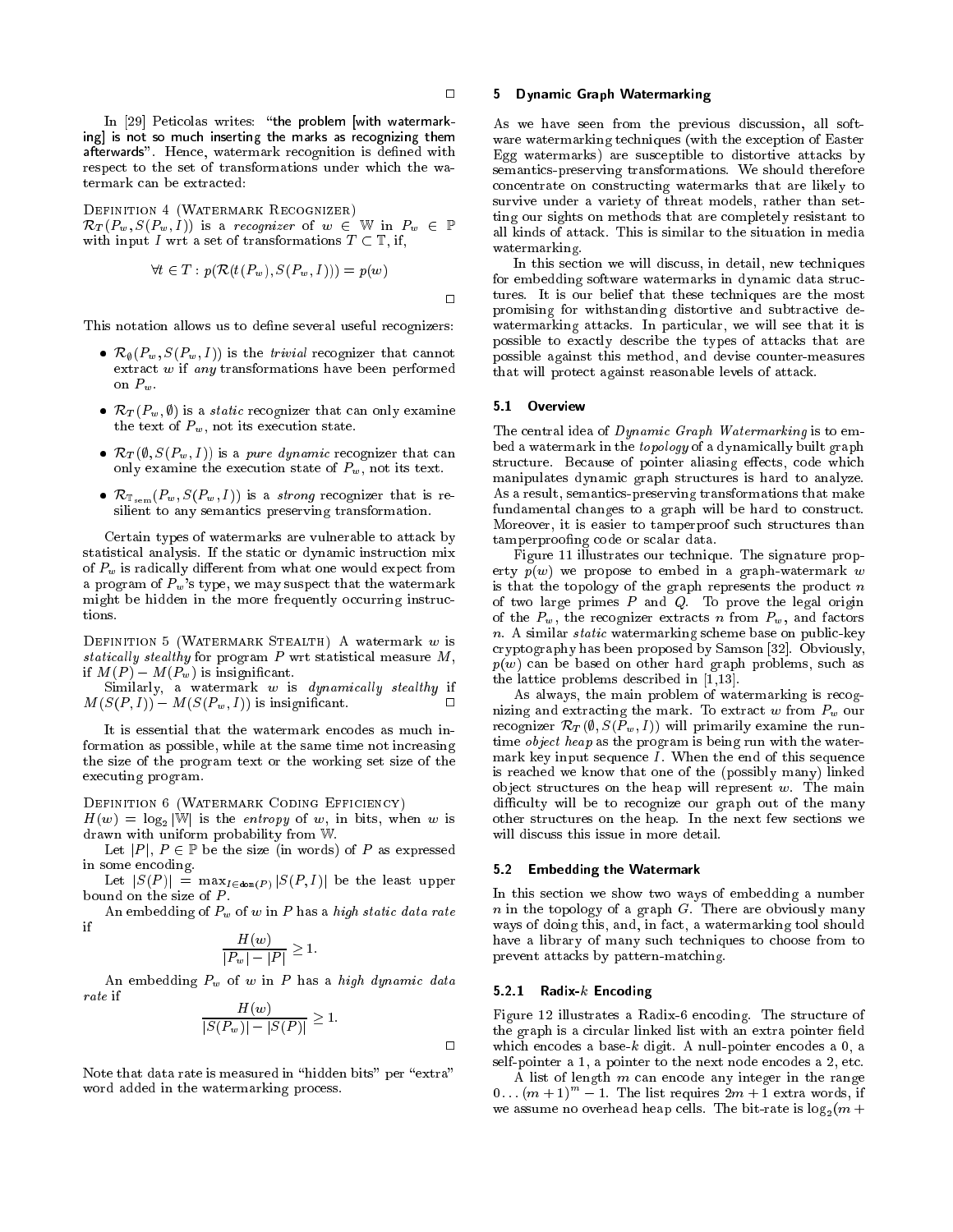

Figure 11: At  $\oplus$  Alice selects two large primes P and Q, and computes their product n. At  $\otimes$  she embeds n in the topology of a graph. This graph is her watermark W. At  $\mathcal{D}$  W is converted to a program which builds the graph. At  $\mathcal{D}$  the program is embedded into the original program  $\mathcal{O}$ , such that when  $\mathcal{O}_0$  is run with  $\mathcal I$  as input,  $\mathcal W$  is built. Also, a recognizer program  $\mathcal R$ is constructed, which is able to identify W on the heap, and extract n from it. At  $\circledB$  tamperproofing is added, to prevent an adversary to transform the graph to such an extent that  $R$  cannot identify it. At  $\circled{6}$  the application (including the watermark,  $t$ amperproofing code, and recognizer) is obfuscated to prevent a attacks by pattern-matching. At  $\mathcal D$  the recognizer is removed from the application.  $\mathcal{O}_3$  is the version of Alice's program that is distributed. At  $\circledast$  Charles links in the recognizer program  $R$  with  $\mathcal{C}$  , and  $\mathcal{C}$  and application is run with I as in the assumption is produced in principal control only one who can factor n, he can prove the legal origin of Alice's program.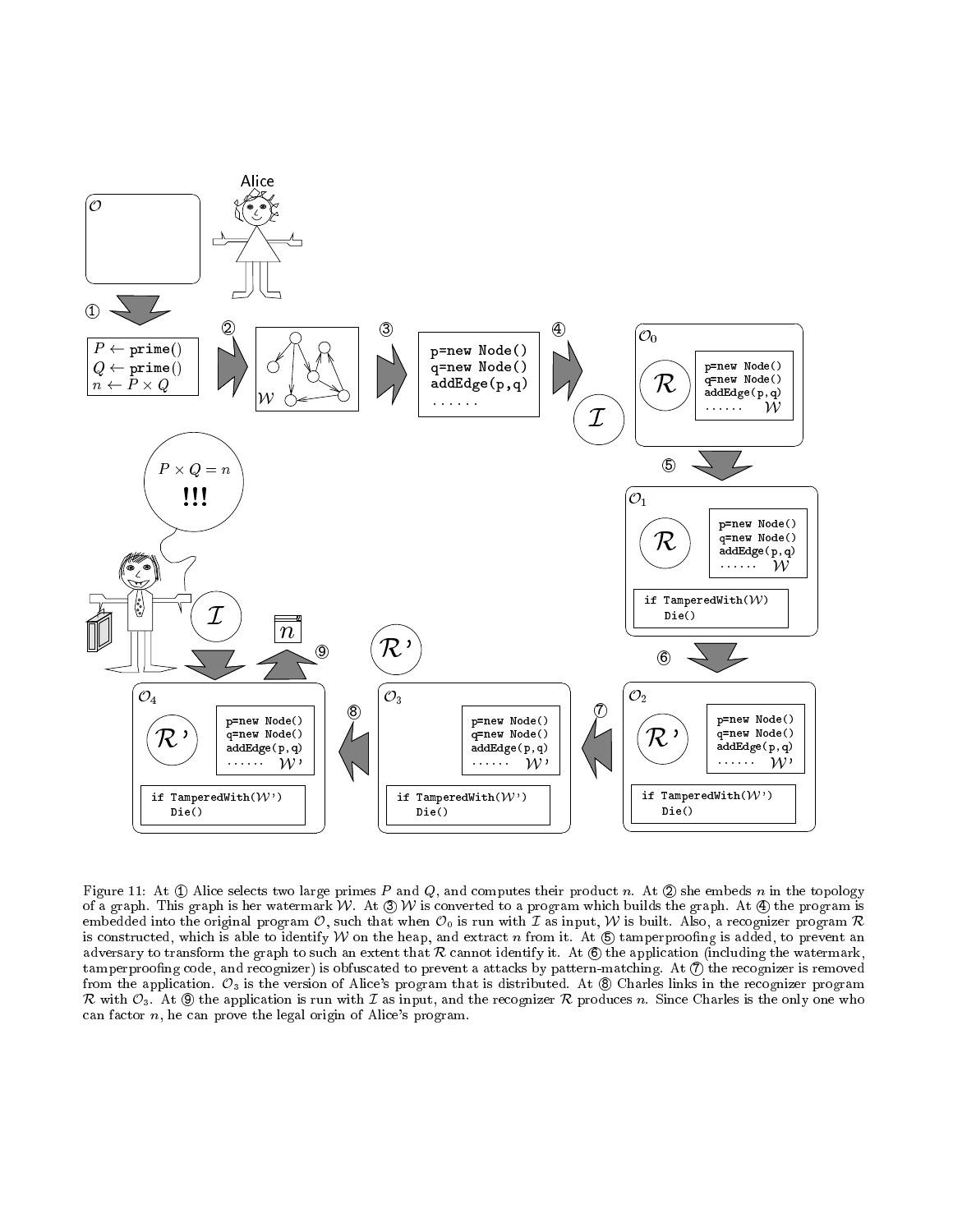

Figure 12: Radix-k encoding of a number into a graph structure. The structure is essentially a linked list where the rightmost pointer of each node is the next field. The leftmost pointer encodes a digit in the length of the path from the node back to itself. A null pointer represents 0, a self-pointer represents 1, a pointer to the next node represents 2, etc. This allows us to encode a value  $61 * 73 = 4453_{10}$  as the base-6 value  $32341_{6}$ .

 $(1)^{m}/(2m + 1) \approx (\log_2 m)/2$ . For  $m = 255$  we can hide  $255 \cdot 8 = 2040$  bits in 511 words of storage, or 4 hidden bits per word.

#### 5.2.2 Enumeration Encoding

Our second embedding method uses results from graph enumeration [16]. The idea is to let the watermark number  $n$  be represented by the *index* of the watermark graph  $G$  in some convenient enumeration. The requires us to be able to (a) given  $n$ , generate the n:th graph in the enumeration, and  $(b)$ given  $G$ , extract its index  $n$  in the enumeration. Both operations must be efficient, since we expect  $n$  to be large. This rules out many classes of graphs due to the intractability of graph isomorphism.

Several restricted classes of graphs allow efficient enumeration and indexing. For example, we can let  $G$  be an oriented "parent-pointer" tree, in which case it is enumerable by the techniques described in Knuth [22, Section 2.3.4.4].

The number  $a_m$  of oriented trees with  $m$  nodes is asymptotically  $a_m = c(1/\alpha)^{-1} / n^{-1} + O((1/\alpha)^{-1}/n^{-1})$  for c 0:44 and 1= 2:956. Thus we can encode an arbitrary 1024-bit integer  $n$  in a graphic watermark with  $1024/\log_2 2.956 \approx 655$  extra words. This is a bit-rate of  $1024/1.56 \approx 1.56$  hidden bits per word.

We construct an index  $n$  for any enumerable graph in the usual way, that is, by ordering the operations in the enumeration. For example, we might index the  $m$ -node trees in "largest subtree first" order, in which case the path of length  $m-1$  would be assigned index 1. Indices 2 through  $a_{m-1}$  would be assigned to the other trees in which there is a single subtree connected to the root node. Indices  $a_{m-1} + 1$ through  $a_{m-1} + a_{m-2}$  would be assigned to the trees with exactly two subtrees connected to the root node, such that one of the subtrees has exactly  $m-2$  nodes. The next  $a_{m-3}a_2 = a_{m-3}$  indices would be assigned to trees with exactly two subtrees connected to the root node, such that one of the subtrees has exactly  $m-3$  nodes. See Figure 13 for an example.

#### 5.3 Recognizing the Watermark

At step  $\Phi$  of Figure 11 we select the length  $k$  of the input sequence  $\mathcal I$  and separate G into k components,  $\mathcal W_1 \cdots \mathcal W_k$ . The code to build these components is now inserted into the application, such that when the end of the input sequence  $\mathcal{I}=\mathcal{I}_1\cdots\mathcal{I}_k$  is reached, all graph components have



Figure 13: Some of the trees in the proposed enumeration of the oriented trees with seven vertices.

been built and assembled into the complete watermark (see Figure 14 (a)).

It might seem that in order to identify G we whould need to examine all reachable heap objects, which, of course, would be intractable. In fact, Figure 14 (b) shows that we can do better than that. If we assume that  $G$  has a distinguished node (this is the case of the embeddings in the previous section), and this *root* node is part of  $W_k$ , we only have to examine the nodes built during the processing of  $\mathcal{I}_k$ .

#### 5.4 Attacks Against the Watermark

One nice consequence of our approach is that the types of obfuscating transformations discussed in Section 2 and 3 will have no effect on the dynamic structures that are being built. There are, however, other techniques which can obfuscate dynamic data, particularly for languages with typed ob ject code, like Java. There are four types of obfuscating transformations that we will need to tamperproof against. An adversary can

1. add extra pointers to the nodes of linked structures. This will make it hard for the recognizer to identify the real graph within a lot of extra bogus pointer fields.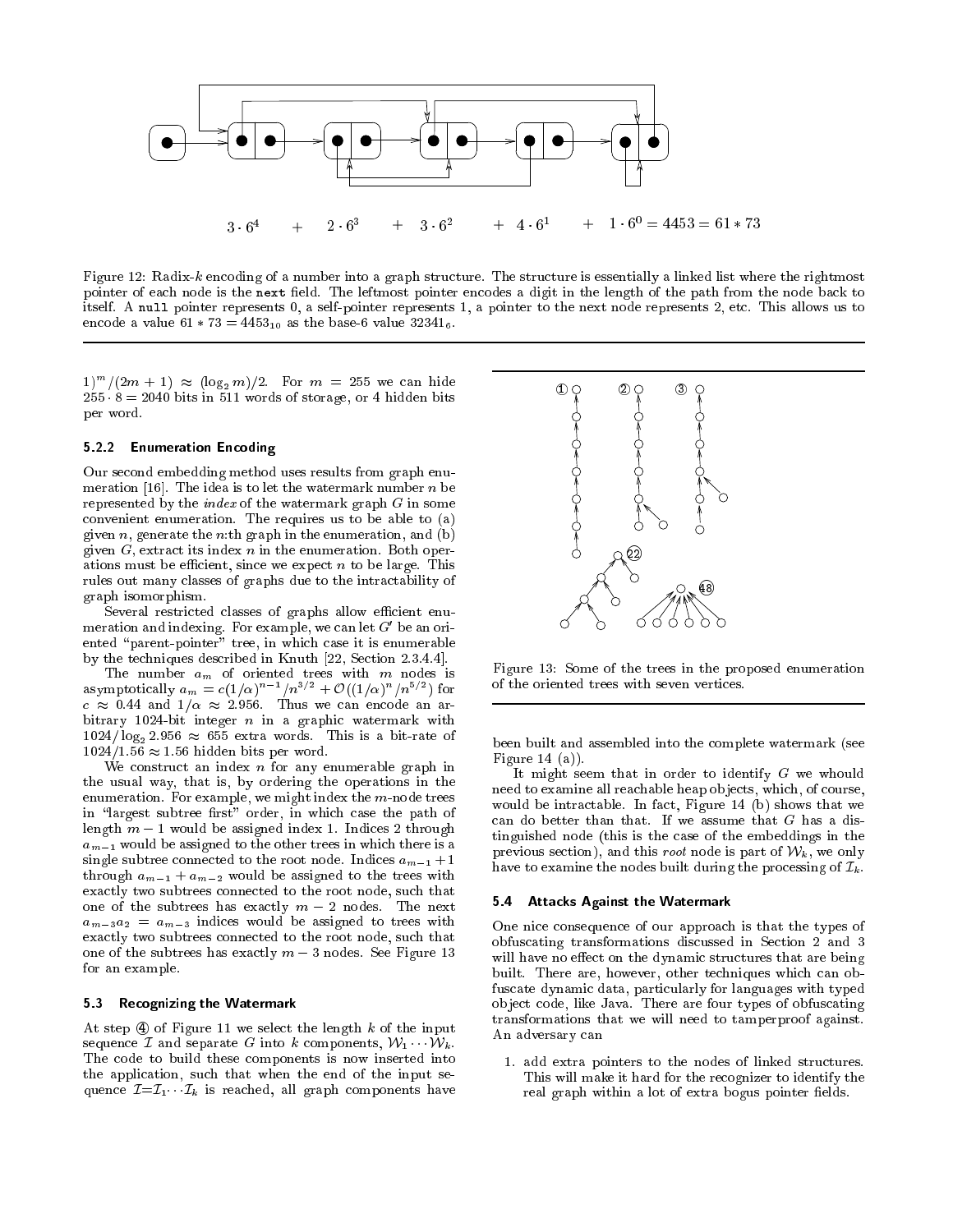

Figure 14: Code to build the watermark graph (a) and the graph and its components (b). The root node is black.

- 2. rename and reorder the fields in the node, again making it hard to recognize the real watermark.
- 3. add levels of indirection, for example by splitting nodes into several linked parts.
- 4. add extra bogus nodes pointing into our graph, preventing us from finding the root.

These transformations are illustrated in Figure 15.

### 5.5 Tamp erproofing the Watermark

A variety of techniques can be used to protect the watermark graph against attack. The most attractive methods are those where the structure of the graph itself renders certain types of attacks ineffective. The parent-pointer representation of Figure 13, for example, is resilient to renaming and reordering attacks since each node only has one pointer. Figure 16 shows another representation which is resilient to node-splitting attacks.

# 5.5.1 Tamperproofing by Reflection

The *reflection* capabilities of Java (and other languages like Modula-3 and Icon) gives us a simple way of tamperproofing a graph watermark against many types of attack. Assume that we have a graph node Node:

```
class C {public int a; public C car, cdr; }
```
Then the Java reflection class lets us check the integrity of this type at runtime:

```
Field[] F = C.class.getFields();
if (F.length != 3) die();
if (F[1].getType() != Node.class) die();
```
To prevent reordering and renaming attacks we can access watermark pointers through reflection. For example, rather than  $\overline{0}$  car= $\overline{V}$ , we let car be represented by the first relevant pointer in the node O:

```
Field[] F = C.class.getFields();
int n=0;
for(int i=0; i<F.length; i++)
 if (F[i].getType().isAssignableFrom(C.class))
  f F[i].set(O, V); break; g
```
Obviously, this type of code is unstealthy in a program that does not otherwise use reflection.

## 5.5.2 Non-Semantics-Preserving Attacks

So far, we have assumed that all attacks preserve the semantics of  $P_w$ . This is reasonable, since if the adversary has no knowledge of the location of  $w$  he must apply obfuscation uniformly over all of  $P_w$ . If, however, the adversary can locate the code that builds the watermarking graph  $G$ , he can easily destroy it by inserting extra nodes or edges. To thwart these sort of attacks,  $P_w$  should occasionally check the integrity of G.



Figure 17: A planted plane cubic tree on  $2m = 8$  nodes.

For example, consider the class  $G_m$  of planted plane cubic trees (See Figure 17) on m leaf nodes v1; v2; :::vm, as enumerated in [14]. Such trees have  $m-1$  internal nodes and one root node  $v_0$ , so there are 2m nodes in each  $w \in G_p$ . We would represent  $w$  by using  $2m$  objects, where each object holds two pointers  $l$  and  $r$ ; this data structure requires  $4m$  words. A leaf node  $v_i$  is recognizable by its self-loop  $r(v_i) = v_i$ . The root node  $v_0$  can be found from any leaf node by following l-links. Furthermore, the leaf node indices are discoverable by following an m-cycle on llinks:  $l(v_i) = v_{(i+1) \mod m}$ . This watermark has a bit-rate of  $(\log_2 |\{w : w \in G_m\}|)/4m \approx (2m - 1.5 \log_2 m)/4m \approx 0.5.$ The planarity restriction may be tested for each internal node  $x$  by confirming that the left-most child of its right subtree is l-linked to the right-most child of its left subtree.

#### 5.6 Discussion

Obfuscating linked structures has some very serious consequences to the memory requirement of an adversary's dewatermarked program. For example, splitting a node costs one pointer cell plus the usual object overhead (2-3 words in Java). Furthermore, since we can assume that an adversary does not know in which dynamic structure our watermark is hidden, he is going to have to obfuscate every dynamic memory allocation in the entire program in order to be certain the watermark has been obliterated. This could easily double the program's memory requirement.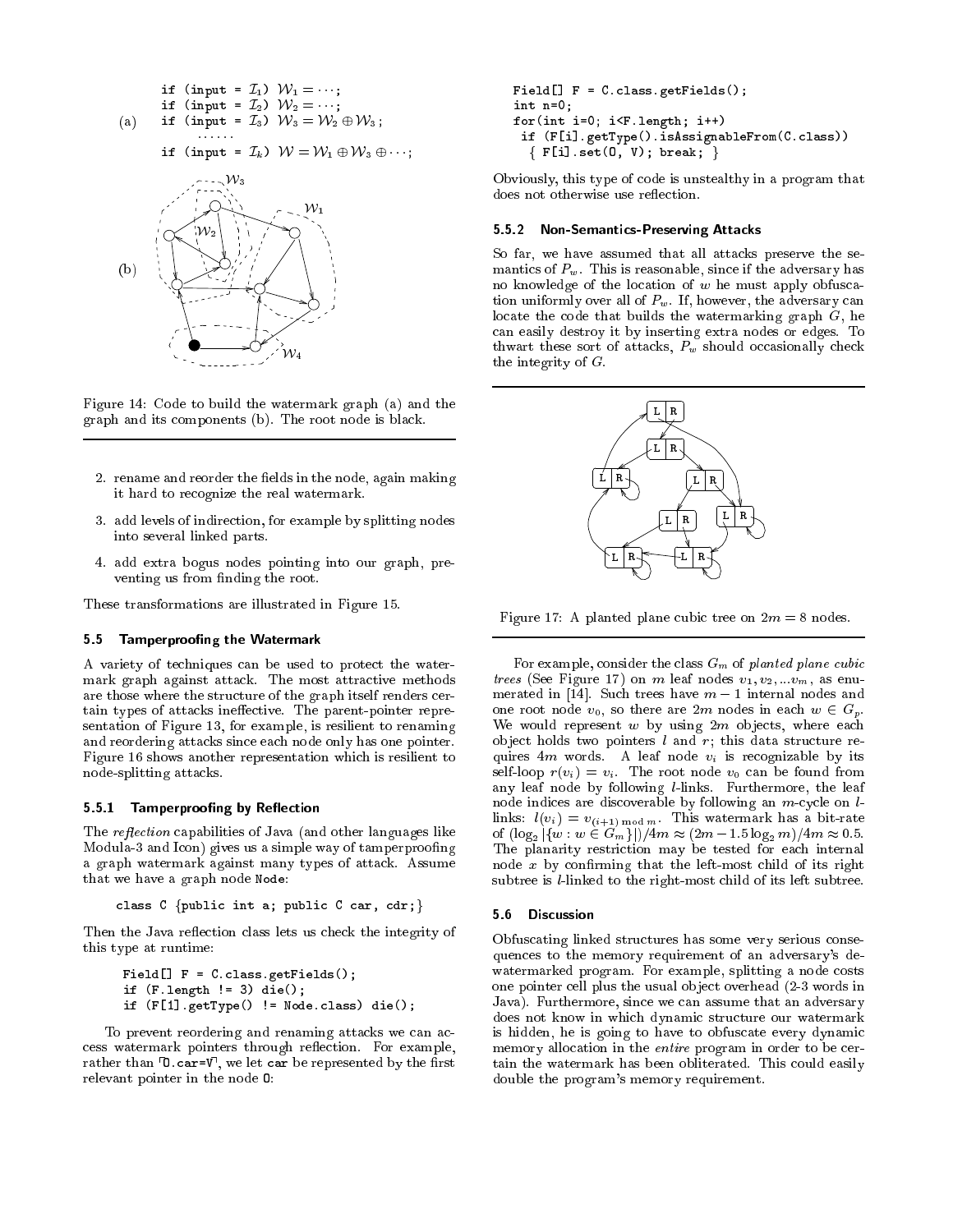

Figure 15: (a) shows various types of obfuscation attacks against linked structures. In  $\mathbb O$  we add bogus pointer fields to all nodes of type T. In 2 we rename and reorder fields. In 3 we add a level of indirection by splitting all nodes in two. In (b) we give an example.  $\oplus$  shows our original watermark graph. In  $\oslash$  an adversary has renamed and reordered node pointer fields. In 3 each node has received a bogus pointer field B and bogus edges have been added. In 4 each node has been split in two by adding a bogus pointer field A. Finally, in  $\circledS$  bogus nodes have been allocated which point into the graph, obscuring which node is the root.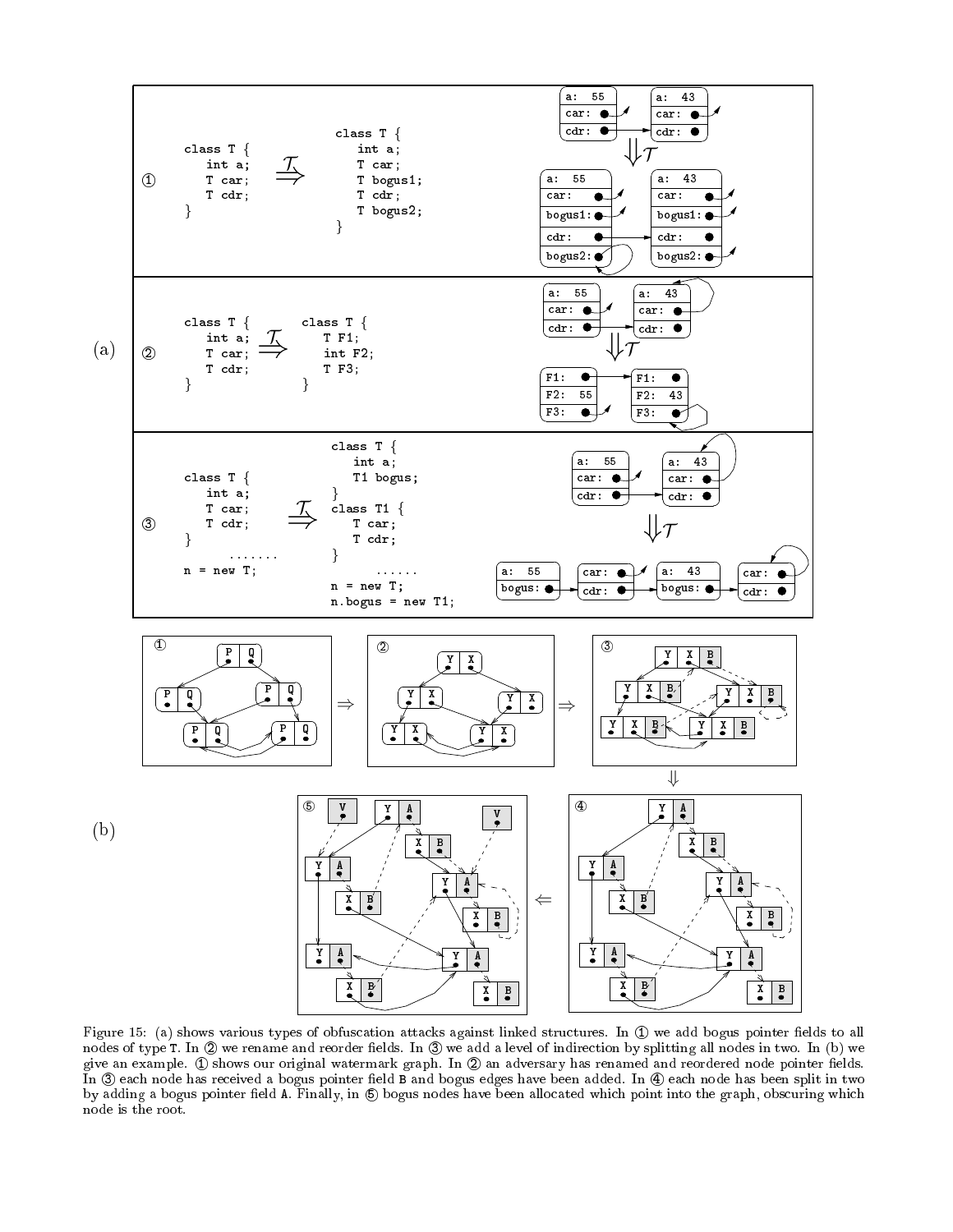

Figure 16: Tamperproofing against node-splitting. At  $\mathbb D$  we expand each node of our original watermark tree into a 4-cycle. At 2 an adversary splits two nodes. The structure of the graph ensures that these nodes will still fall on a cycle. At 3 the recognizer shrinks the biconnected components of the underlying (undirected) graph. The result is a graph isomorphic to our original watermark.

#### ĥ **Conclusion**

Software watermarking is the process of embedding a large number into a program such that: (a) the number can be reliably retrieved after the program has been subjected to semantics-preserving transformations, (b) the embedding is imperceptible to an adversary, and (c) the embedding does not degrade the performance of the program.

This is a challenging problem that, to the best of our knowledge, has not previously been addressed in the academic literature. The few published accounts of which we are aware (mostly software patents) all describe trivial schemes in which copyright notices are embedded in the object code of a program. None of these methods are resilient to even the simplest program transformations.

In this paper we have constructed a taxonomy of software watermarking techniques based on how marks are embedded, retrieved, and attacked. We have furthermore provided a formalization of software watermarking that we believe will form the basis for further research in the field. The most interesting result, however, is a new family of practical software watermarking techniques in which marks are embedded within the topology of dynamic heap data structures.

Acknowledgment: We would like to thank P. Gibbons, S. Cheng, and the members of STAR Lab for valuable input. put is a series of the series of the series of the series of the series of the series of the series of the series of the series of the series of the series of the series of the series of the series of the series of the ser

#### References

- [1] Miklos Ajtai. Generating hard instances of lattice problems. In Proceedings of The Twenty-Eighth Annual ACM Symposium On The Theory Of Computing (STOC '96), pages 99-108, New York, USA, May 1996. ACM Press.
- [2] D.J. Albert and S.P. Morse. Combating software piracy by encryption and key management. IEEE Computer, April 1982.
- [3] Business Software Alliance. The cost of software piracy: BSA's global enforcement policy. http://www.rad.net.id/ bsa/piracy/globalfact.html, 1996.
- [4] Ross J. Anderson and Fabien A.P. Peticolas. On the limits of steganography. IEEE  $J$ -SAC, 16(4), May 1998.
- [5] David F. Bacon, Susan L. Graham, and Oliver J. Sharp. Compiler transformations for high-performance computing.  $ACM$  Computing Surveys,  $26(4):345-420$ , December 1994. http://www.acm.org/pubs/toc/Abstracts/ 0360-0300/197406.html.
- [6] W. Bender, D. Gruhl, N. Morimoto, and A. Lu. Techniques for data hiding. IBM Systems Journal,  $35(3\&4):313-336$ , 1996.
- [7] Christian Collberg, Clark Thomborson, and Douglas Low. A taxonomy of obfuscating transformations. Technical Report 148, Department of Computer Science, University of Auckland, July 1997. http://www.cs.auckland.ac.nz/~collberg/Research/ Publications/CollbergTh%omborsonLow97a.
- [8] Christian Collberg, Clark Thomborson, and Douglas Low. Breaking abstractions and unstructuring data structures. In IEEE International Conference on Computer Languages, ICCL'98, Chicago, IL, May 1998. http://www.cs.auckland.ac.nz/~collberg/Research/ Publications/CollbergTh%omborsonLow98b/.
- [9] Christian Collberg, Clark Thomborson, and Douglas Low. Manufacturing cheap, resilient, and stealthy opaque constructs. In Principles of Programming Languages 1998, POPL'98, San Diego, CA, January 1998. http://www.cs.auckland.ac.nz/~collberg/ Research/Publications/CollbergTh%omborsonLow97c/.
- [10] Robert L. Davidson and Nathan Myhrvold. Method and system for generating and auditing a signature for a computer program. US Patent 5,559,884, September 1996. Assignee: Microsoft Corporation.
- [11] Robert L. Davidson, Nathan Myhrvold, Keith Randel Vogel, Gideon Andreas Yuval, Richard Shupak, and Norman Eugene Apperson. Method and system for improving the locality of memory references during execution of a computer program. US Patent 5,664,191, September 1997. Assignee: Microsoft Corporation.
- [12] Council for IBM Corporation. Software birthmarks. Talk to BCS Technology of Software Protection Special Interest Group. Reported in [4], 1985.
- Oded Goldreich, Shafi Goldwasser, and Shai Halevi. Publickey cryptosystems from lattice reduction systems. In Eleckey cryptosystems from lattice reduction systems. In Electronic Col loquium on Computational Complexity, technical reports, 1996.